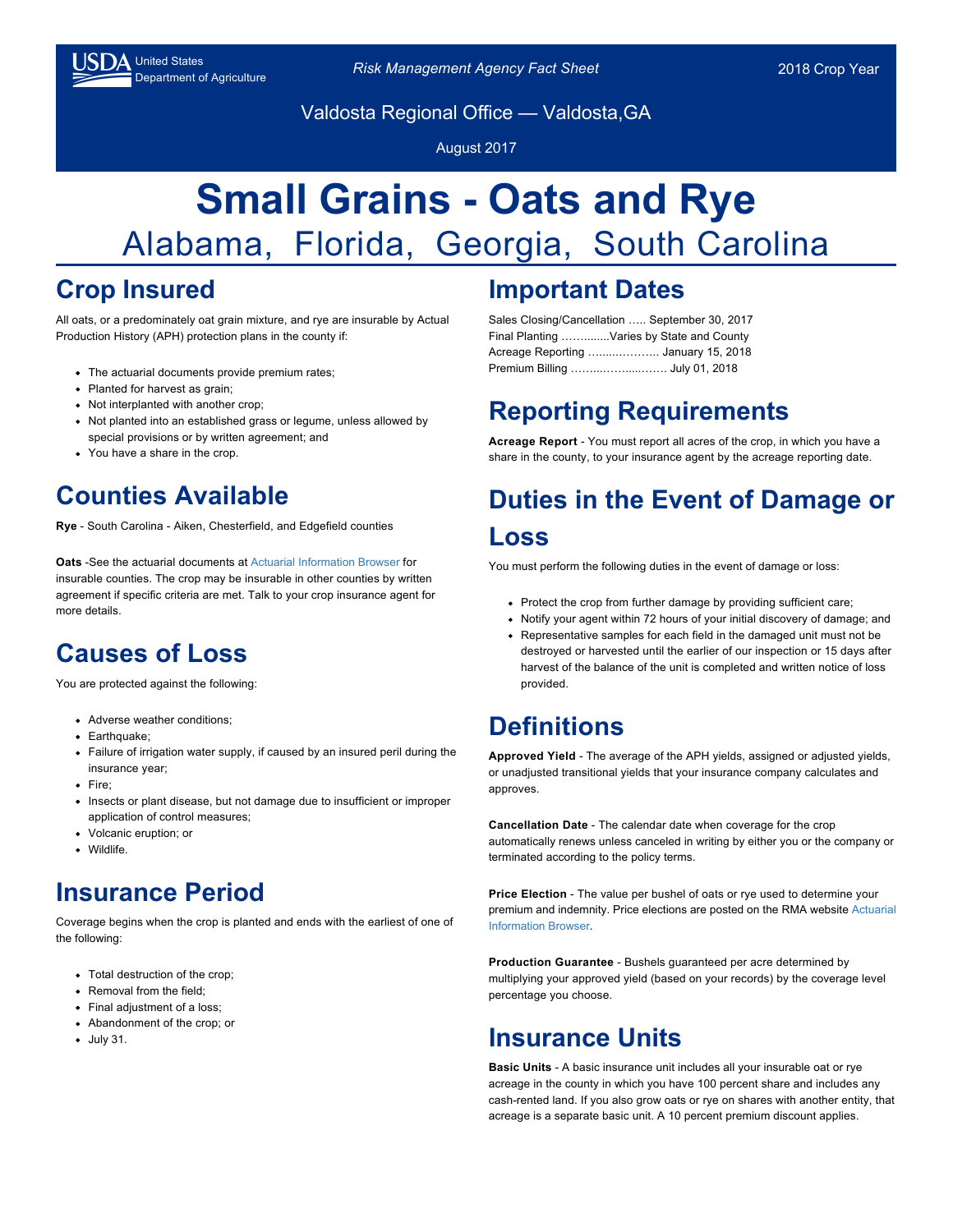**Optional Units** - A basic unit may be divided into two or more optional units by Farm Service Agency farm number (FN), irrigated and non-irrigated acreage, or organic practice. No premium discount applies. Talk to your crop insurance agent for more details.

# **Coverage Levels and Premium Subsidies**

Coverage levels range from 50 to 85 percent of your approved yield. You may choose one coverage level for all your irrigated acreage in the county and a different coverage level for all your non-irrigated acreage. For example, an approved yield of 50 bushels per acre would result in a guarantee of 32.5 bushels per acre at the 65 percent coverage level. Crop insurance premiums are subsidized as shown in the following table. Your share of the premium is 100 percent minus the subsidy amount. For example, if you choose the 65 percent coverage level, the premium subsidy is 59 percent. Your premium share is 41 percent of the premium for optional or basic units (100 - 59 = 41 percent).

| <b>Item</b>               | Percent. |    |    |    |    |    |    |    |
|---------------------------|----------|----|----|----|----|----|----|----|
| <b>Coverage Level</b>     | 50       | 55 | 60 | 65 | 70 | 75 | 80 | 85 |
| <b>Premium Subsidy</b>    | 67       | 64 | 64 | 59 | 59 | 55 | 48 | 38 |
| <b>Your Premium Share</b> | 33       | 36 | 36 | 41 | 41 | 45 | 52 | 62 |

Catastrophic Risk Protection (CAT) coverage is fixed at 50 percent of your approved yield and 55 percent of the price election. CAT is 100 percent subsidized with no premium cost to you. There is an administrative fee of \$300 per crop per county, regardless of the acreage.

#### **Prevented Planting**

Prevented planting coverage is 60 percent of your production guarantee for timely planted acreage. If you pay an additional premium, you may increase your prevented planting coverage to a level specified in the actuarial documents.

# **Replanting**

The amount of the replanting payment per acre is the lesser of 20 percent of the production guarantee or five bushels for oats multiplied by your price election and by the percent share.

## **Supplemental Coverage Option**

This policy endorsement provides additional coverage for a part of your oat policy deductible up to the 86 percent coverage level (not available for rye) . SCO may be added to individual yield plans. The coverage is based on your expected crop value. The trigger for a loss is based on an area loss in yield. Talk to your crop insurance agent for county availability and detailed information on this endorsement.

## **Loss Example**

Assume oats with an approved yield of 60 bushels per acre, 75 percent coverage level, 100 percent price election of \$2.50, 100 percent share, and a one-acre basic unit. Due to an insurable cause of loss, the production-to-count is 20 bushels.

|   | 60       | Bushels per acre approved APH yield   |
|---|----------|---------------------------------------|
| х | 0.75     | Coverage level percentage             |
|   | 45       | Bushels per acre production quarantee |
| x | \$2.50   | Price election                        |
|   | \$112.50 | Insurance quarantee                   |
|   |          |                                       |
|   | 20       | <b>Bushels produced</b>               |
| x | \$2.50   | Price election                        |
|   | \$50.00  | Production-to-count value             |
|   |          |                                       |
|   | \$112.50 | Insurance guarantee                   |
|   | \$50     | Production-to-count value             |
|   | \$62.50  | Indemnity per acre                    |

#### **Where to Buy Crop Insurance**

crop insurance agents. A list of crop insurance agents is available at all USDA Georgia Farmers Agency, LLC

Joe Bickley (Agent & Owner) 00@nafarmerson joe@gafarmersagency.com 478-244-1695

www.gafarmersagency.com